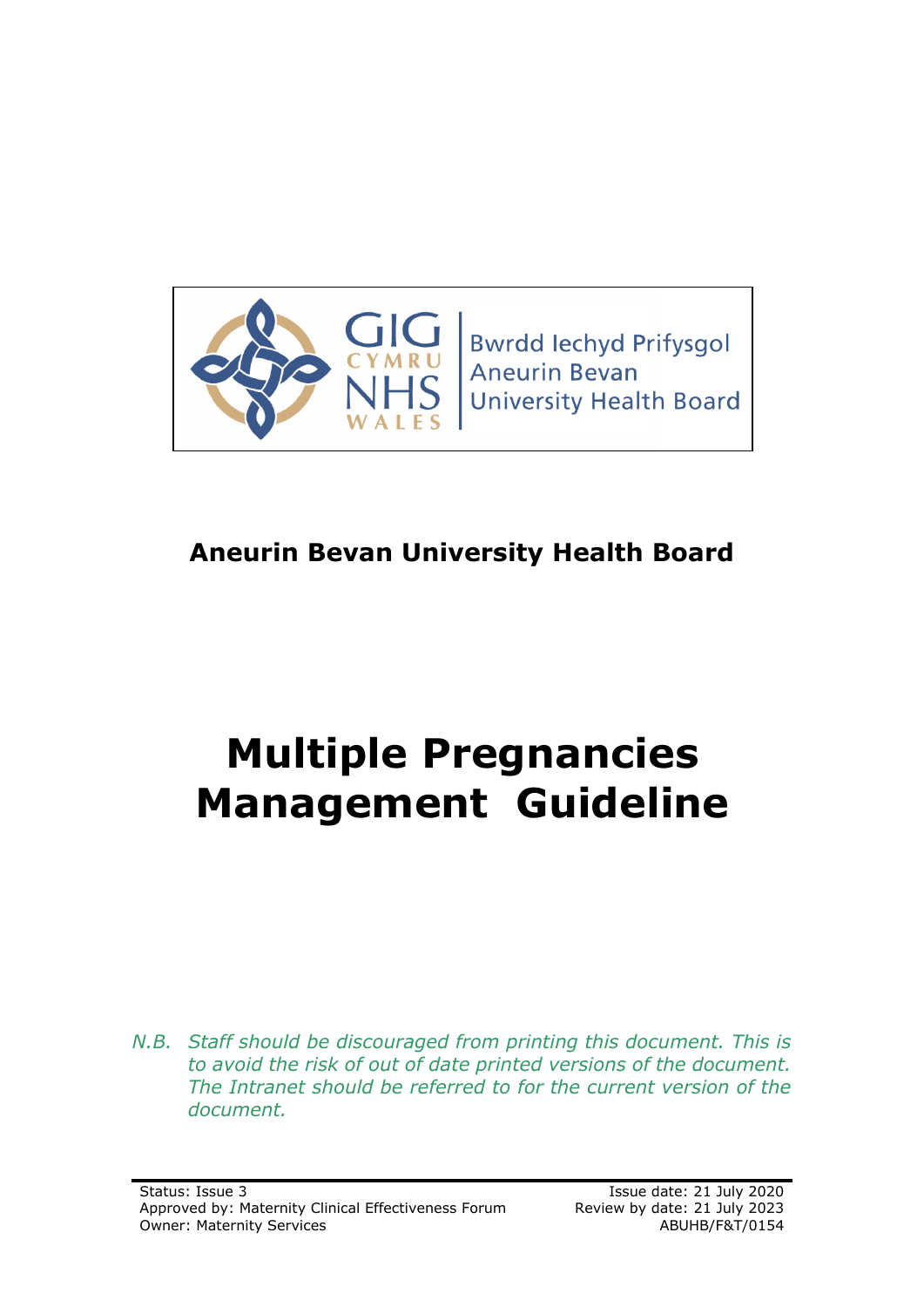# **Contents**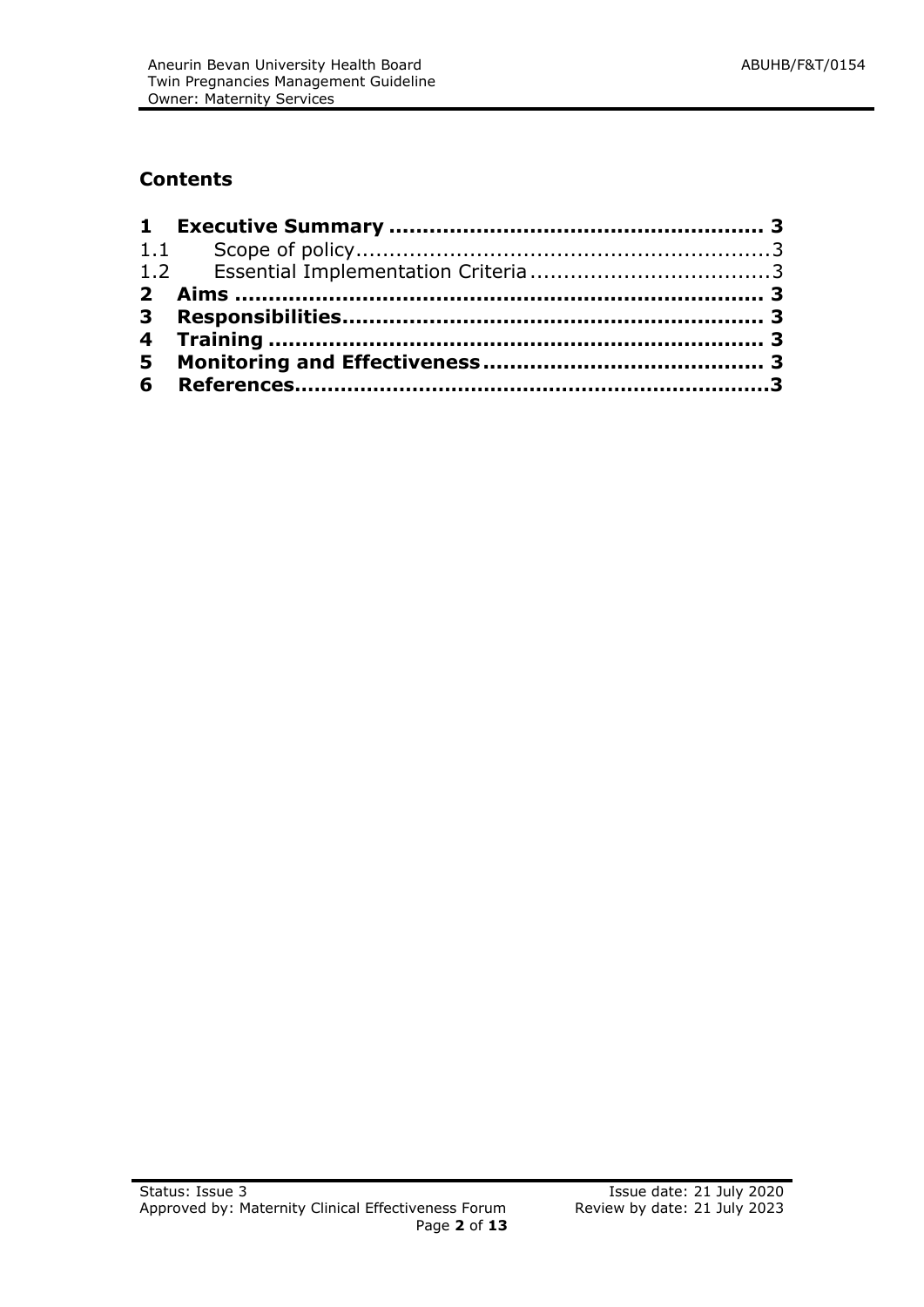# <span id="page-2-0"></span>**1 Executive Summary**

This document is a clinical guideline designed to support safe and effective practice and care pf women with a twin of triplet pregnancy in addition to routine care that is offered to all women during pregnancy. The opinion expressed in the guideline are evidence and reflects professional opinion. It is designed to support safe and effective practice.

# <span id="page-2-1"></span>**1.1 Scope of policy**

This guideline applies to staff and teams providing maternity services to women with a multiple pregnancy.

# <span id="page-2-2"></span>**1.2 Essential Implementation Criteria**

Auditable standards are stated.

## <span id="page-2-3"></span>**2 Aims**

To provide support for clinical decision making. To provide support for evidences based management.

# <span id="page-2-4"></span>**3 Responsibilities**

The Maternity and Gynaecology Management team

# <span id="page-2-5"></span>**4 Training**

Staff are expected to access appropriate training where provided. Training needs will be identified through appraisal and clinical supervision

# <span id="page-2-6"></span>**5 Monitoring and Effectiveness**

- > Local service improvement plan will guide monitoring and effectiveness. This policy has undergone an equality impact assessment screening process using toolkit designed by NHS centre Equality and Human rights.
- $\triangleright$  Details of the screening process for this policy are available from the policy owner.

# **6 References**

1 – Dodd. J., Doweswell. T. and Crowther C.A. Specialised Antenatal Clinics for women with a multiple pregnancy for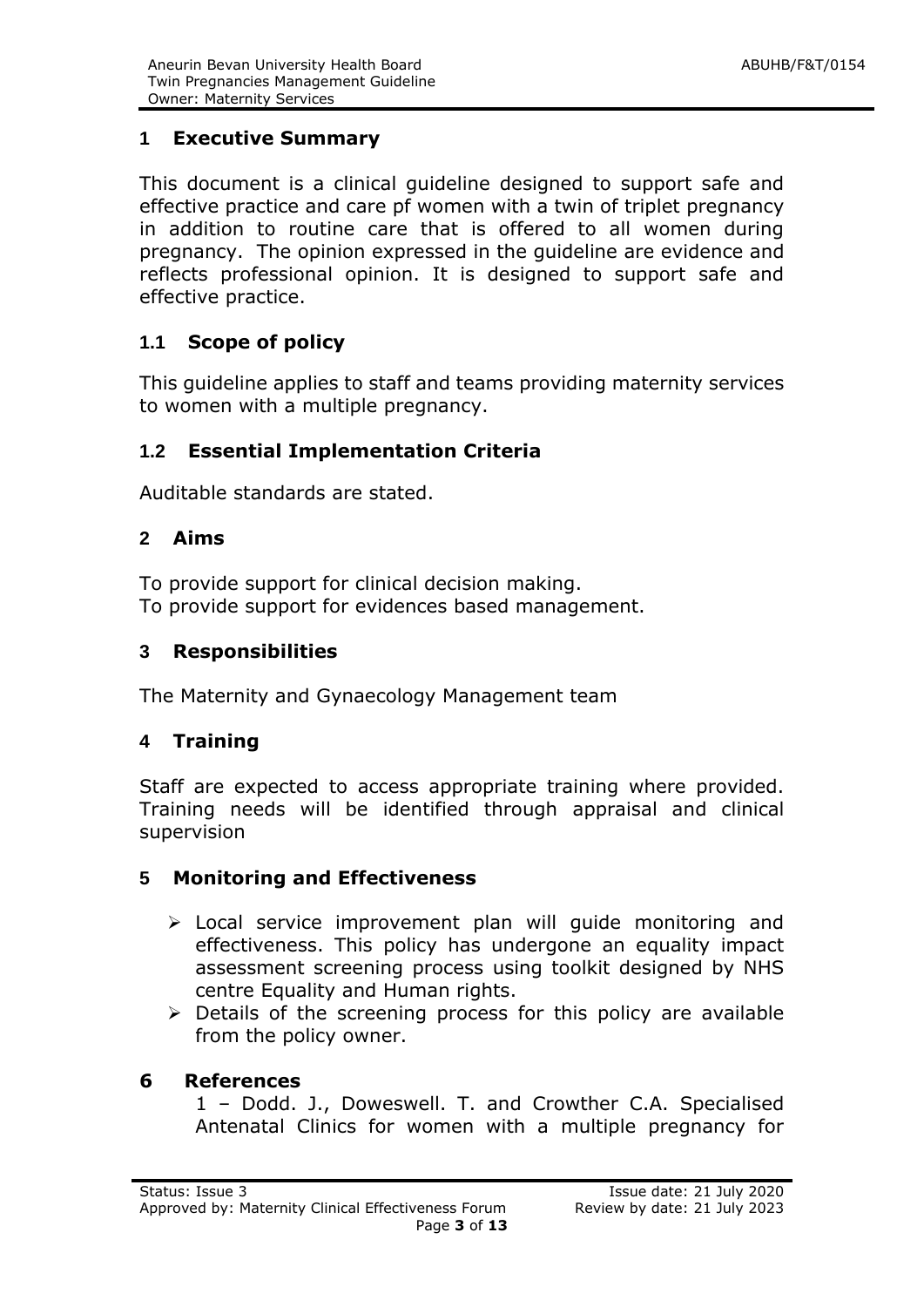improving maternal and infant Outcomes. The Cochrane Review. Nov 2015.

2 – National Institute for Clinical Excellence. Twin and Triplet pregnancy Guidance. September 2019. NG137.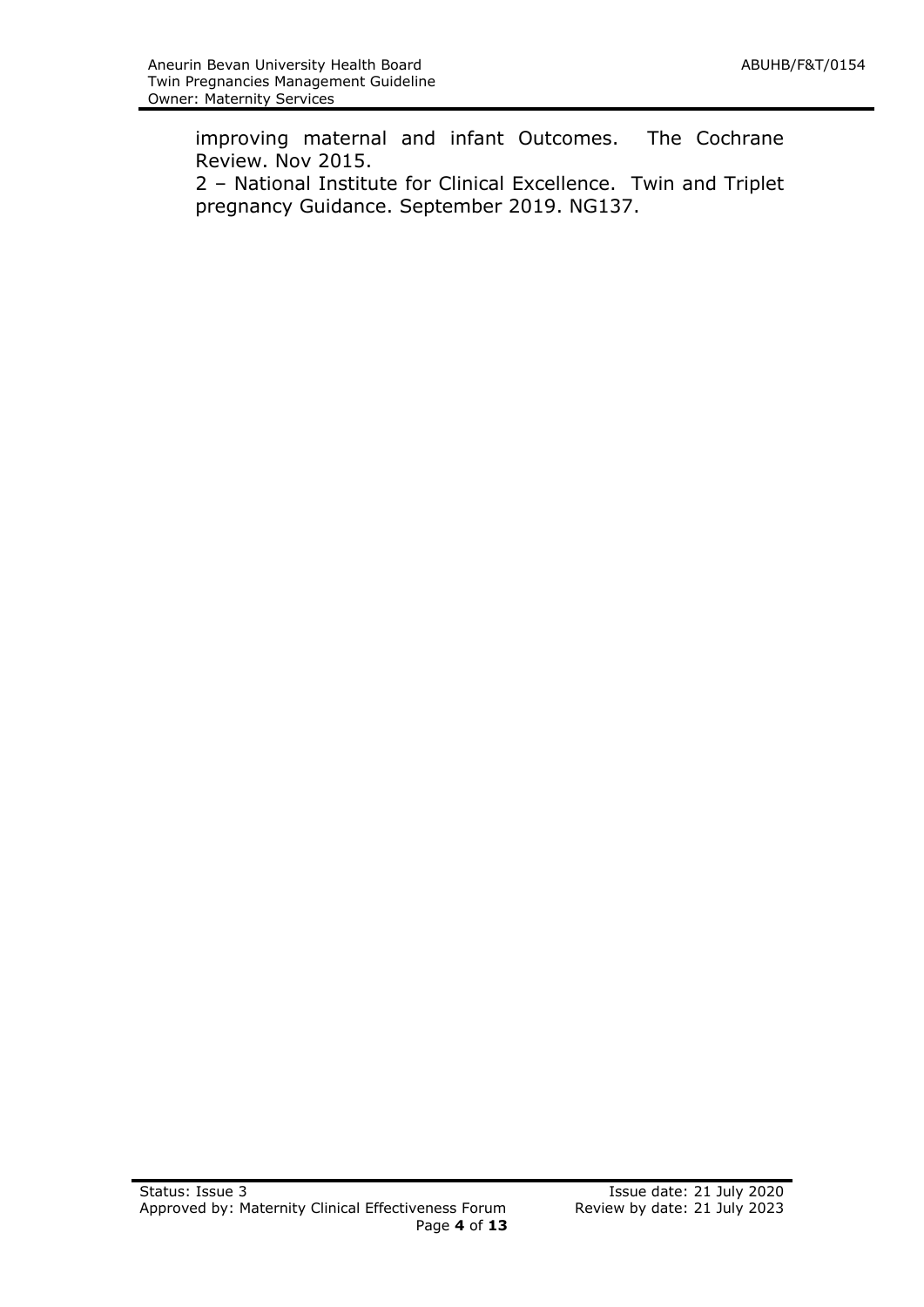# **Introduction:**

Multiple pregnancy is associated with higher risk for both mother and babies. These patients require more antenatal contact than women with singleton pregnancies with an aim to reduce these risks<sup>1</sup>. All women with a multiple pregnancy should be booked under Consultant Led Care

For many women their multiple pregnancy will be diagnosed at their dating scan during their first booking appointment for routine antenatal care. From this appointment women should be offered specialist or individualised care with the Consultant or Fetal Medicine teams.

#### **Determining Gestational Age and Chorionicity (ideally performed at same scan appointment).**

*Gestational age* – Estimated gestational age should be determined from the largest baby in the pregnancy to avoid the risk of estimating it from a baby with early growth pathology. This should be a crown rump length taken when the CRL measures between 45.0mm and 84.0mm (approx.  $11+2$  and  $14+1$  weeks).

*Chorionicity and amnionicity* – should be determined at the time of detecting multiple pregnancy by USS. Where transabdominal assessment is difficult (retroverted uterus, high BMI) use a transvaginal scan to determine chorionicity and amnionicity.

- Number of placental masses
- Presence of amniotic membrane(s) and membrane thickness.
- The lambda or T-sign

Assign nomenclature to babies

- Upper twin, Lower twin
- Right or left twin

This needs to be clearly documented in the notes to ensure consistence throughout the pregnancy.

In the event a multiple pregnancy presents after 14+0 weeks determine chorionicity and amnionicity at the earliest opportunity by USS using the following:

- Number of placenta masses
- Presence of amniotic membrane(s) and membrane thickness
- The lambda or T-sign
- Discordant Sex.

If it is not possible to determine chorionicity or amnionicity in a multiple pregnancy seek help from senior sonographer or refer to a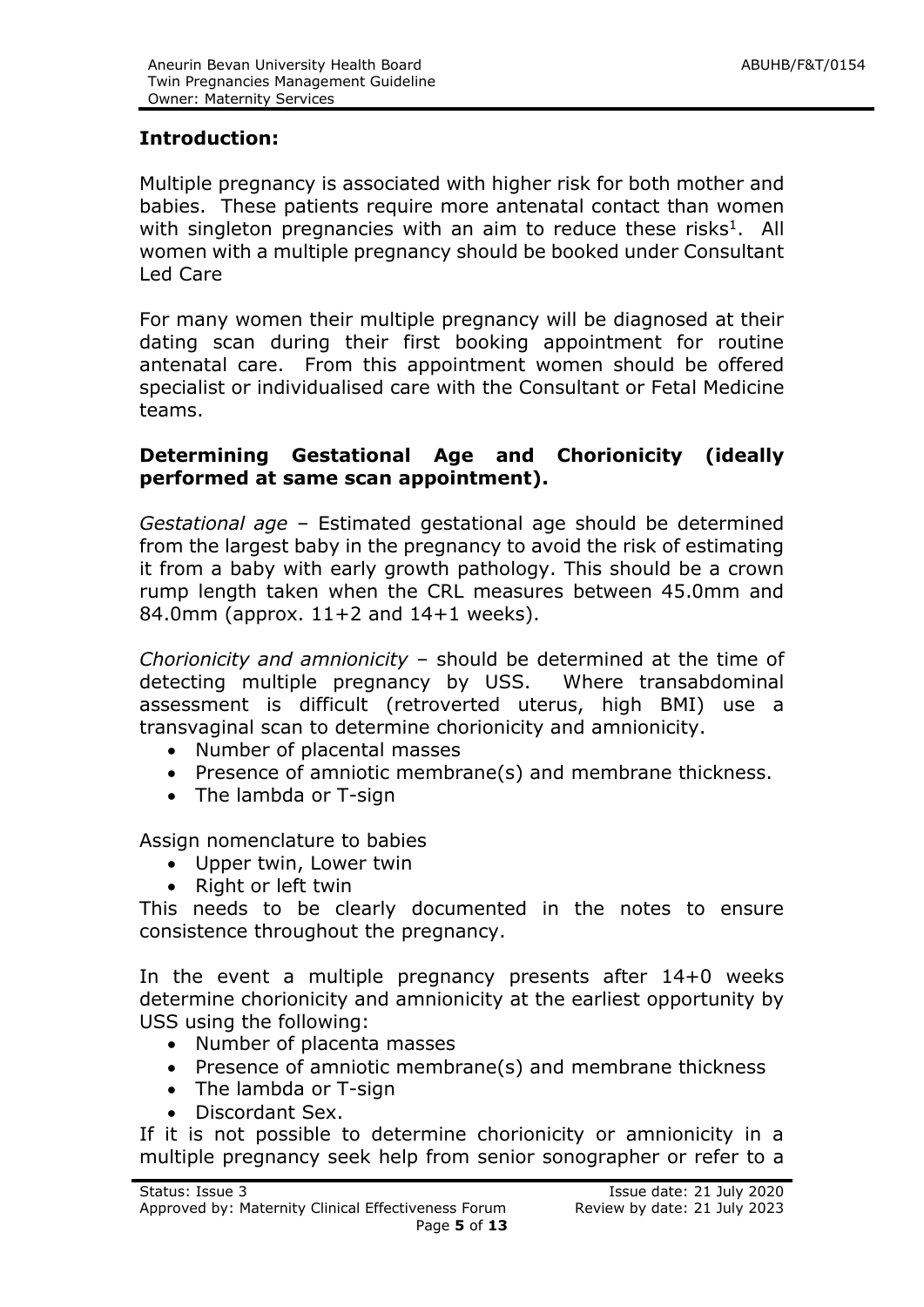healthcare professional who is competent in determining chorionicity and amnionicity (via fetal medicine clinic) by USS as soon as possible. If unable to determine chorionicity manage the pregnancy as a monochorionic pregnancy until proven otherwise.

# **Types of Multiple pregnancy – Chorionicity and Amnionicity.**

| Dichorionic diamniotic twins     | Each baby has a separate placenta<br>and amniotic sac.           |
|----------------------------------|------------------------------------------------------------------|
| Monochorionic Diamniotic Twins   | Both babies share a placenta but<br>have separate amniotic sacs. |
| Monochorionic monoamniotic twins | Both babies share a placenta and<br>amniotic sac.                |

*Twin Pregnancies*

#### *Triplet Pregnancies*

| Trichorionic Triamniotic triplets  | Each baby has a separate placenta<br>and amniotic sac.                                                                |
|------------------------------------|-----------------------------------------------------------------------------------------------------------------------|
| Dichorionic triamniotic triplets   | One baby has a separate placenta<br>and 2 of the babies share a<br>placenta. All 3 hace separate sacs.                |
| Dichorionic Diamniotic triplets    | One baby has a separate placenta<br>and amniotic sace and 2 of the<br>babies share a placenta<br>and<br>amniotic sac. |
| Monochorionic triamniotic triplets | All 2 babies share 1 placenta but<br>each baby has its own amniotic<br>sac.                                           |
| Monochorionic diamniotic triplets  | All 3 babies share a placenta. One<br>baby has a separate amniotic sac<br>and 2 babies share 1 sac.                   |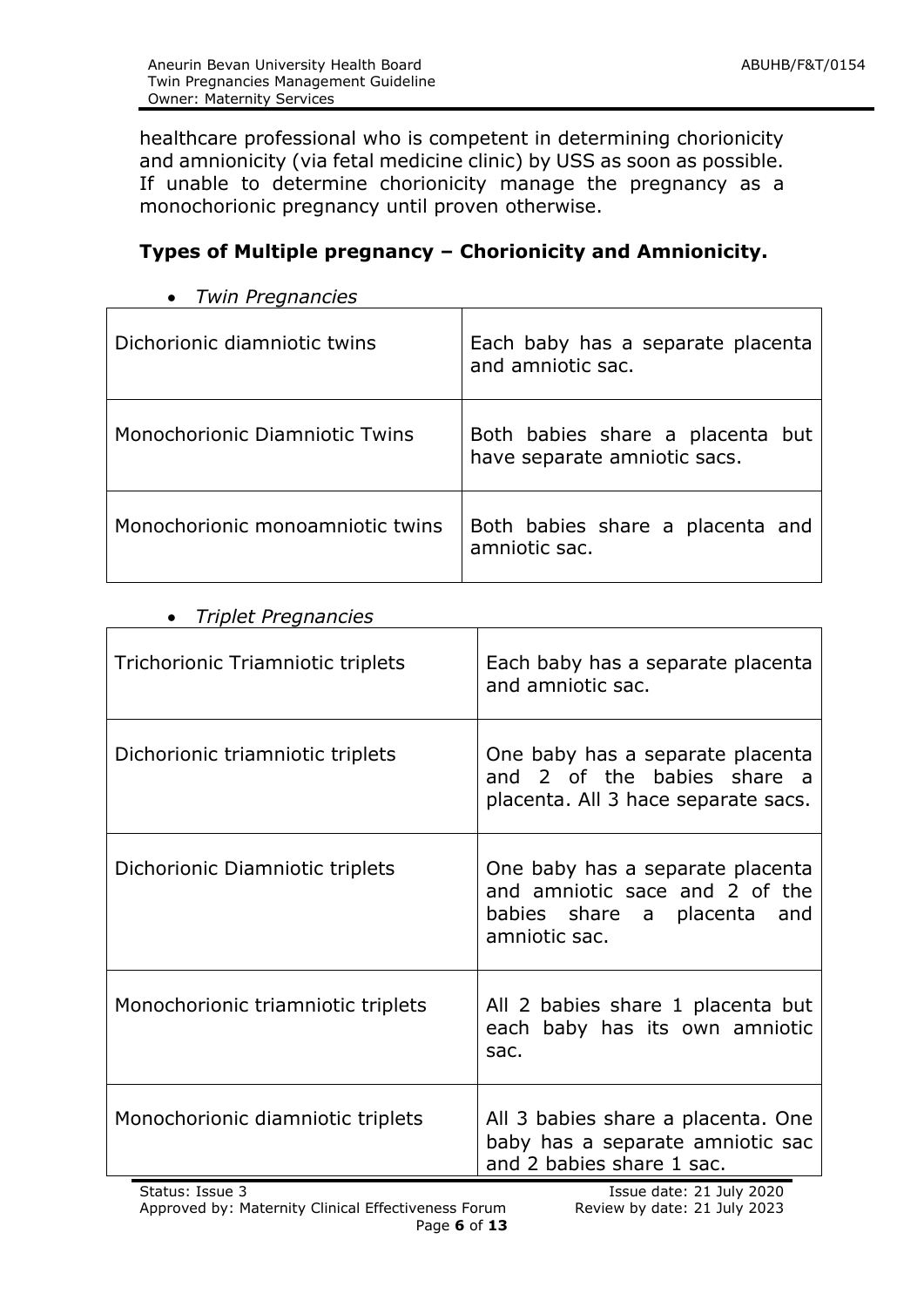| Monochorionic Monoamniotic triplets | All 3 babies share a placenta and<br>amniotic sac. |
|-------------------------------------|----------------------------------------------------|

#### **Antenatal Care:**

Coordinate care for women with a multiple pregnancy to

- Minimise the number of hospital visits.
- Provide care as close to the women's home as possible
- Provide continuity of care within and between hospitals and the community.

Schedule of specialist ANC appointments – where possible combine scan appointments with Antenatal clinic review.

#### **Please refer all MCDA and triplet pregnancies to our local fetal medicine team.**

**Please refer all multiple pregnancies with a shared amnion to tertiary level fetal medicine for individualised care (either Cardiff or Bristol).** 

| Gestation                     | <b>DCDA</b><br>$(8$ appts) | <b>MCDA</b><br>(11)<br>appts) | <b>TCTA</b><br>$(9$ appts) | <b>DCTA</b><br>(11)<br>appts) | <b>MCTA</b><br>(11)<br>appts) |
|-------------------------------|----------------------------|-------------------------------|----------------------------|-------------------------------|-------------------------------|
| <b>Booking</b>                | X                          | X                             | X                          | X                             | X                             |
| 16 week<br>scan               |                            | X                             |                            | X                             | X                             |
| 16 week<br>appt<br>no<br>scan | X                          |                               | X                          |                               |                               |
| 18 week<br>scan               |                            | X                             |                            | X                             | X                             |
| 20<br>week<br>anomaly<br>scan | X                          | X                             | X                          | X                             | X                             |

Status: Issue 3 Issue 3 Issue date: 21 July 2020 Approved by: Maternity Clinical Effectiveness Forum Review by date: 21 July 2023 Page **7** of **13**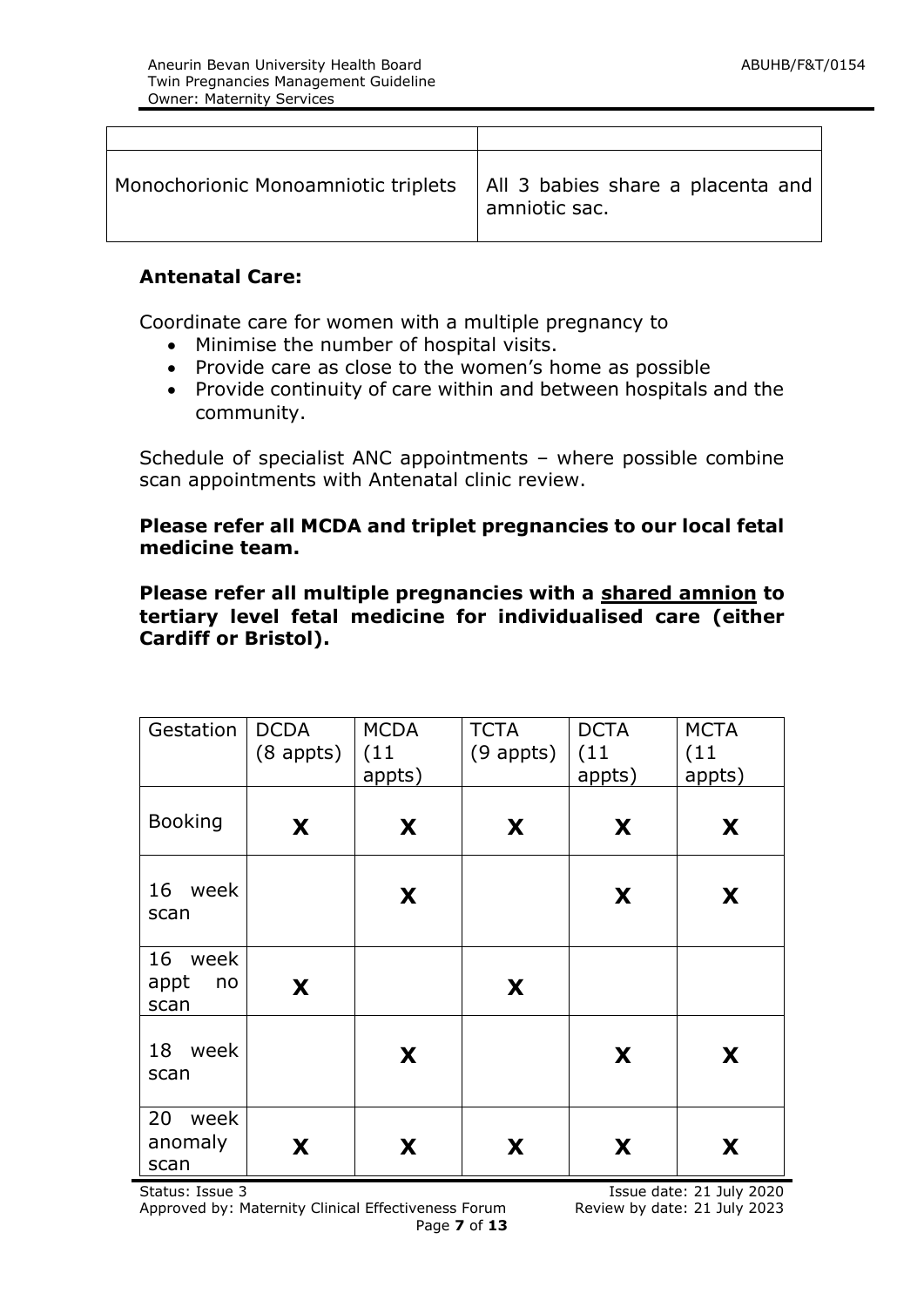| 22 week<br>scan            |   | X |   | X | X |
|----------------------------|---|---|---|---|---|
| 24 week<br>Scan            | X | X | X | X | X |
| 26 week<br>scan            |   | X | X | X | X |
| 28 week<br>scan            | X | X | X | X | X |
| 30 week<br>scan            |   | X | X | X | X |
| 32 week<br>scan            | X | X | X | X | X |
| 34 week<br>scan            |   | X | X | X | X |
| 34 week<br>appt no<br>scan | X |   |   |   |   |
| 36 week<br>scan            | X |   |   |   |   |

#### **Screening for Fetal Complications of multiple pregnancy:**

 *Fetal growth restriction in dichorionic twins or trichorionic triplet pregnancies*:

At each Ultrasound scan from 24 weeks calculate Estimated fetal weight of each baby and amniotic fluid levels. Plotting the EFW of each baby will identify discordant growth. AFI please measure the deepest vertical pocked on either side of the amniotic membrane.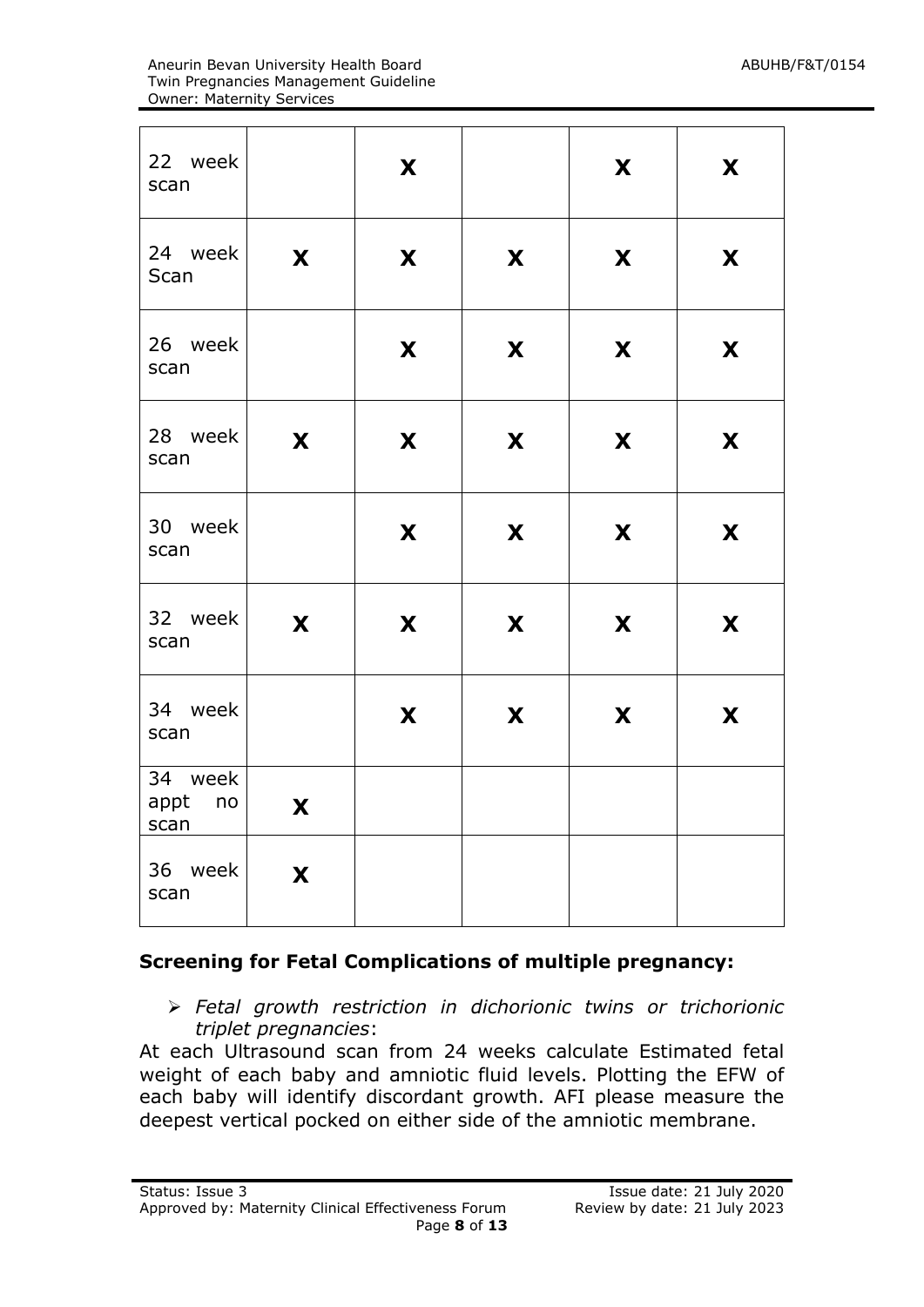Monitoring for fetal weight discordance at intervals that do not exceed:

- 28 days for dichorionic twin pregnancy
- 14 days for women with trichorionic pregnancy.

Increase diagnostic monitoring in the second and third trimester to atleast weekly and include doppler assessment of the Umbilical Artery flow for each baby if:

- EFW discordance >20% and/or
- $\bullet$  EFW of any baby is below the 10<sup>th</sup> centile for gestational age.

#### **Refer to fetal medicine if the EFW discordance >25% or EFW of any baby is <10th centile for growth.**

 *Feto-fetal transfusion syndrome can affect any multiple pregnancy where any of the babies share a placenta and a chorionic membrane.*

Offer USS every 14 days from 16 weeks until birth – EFW of each baby and AFI assessment.

Increase the frequency of diagnostic monitoring in the second and third trimester to atleast weekly if there are concerns about the difference between the babies amniotic fluid index and include an umbilical doppler assessment.

Difference in DVP of 4cm or more.

Refer women to fetal medicine clinic if:

- Amniotic sac of 1 baby has a DVP of <2cm **and**
- amniotic sac of another baby has a DVP depth of >8cm if  $< 20+0$  or  $> 10$  cm is  $> 20+0$ .

*Preterm Delivery*

Multiple pregnancy has a higher risk of spontaneous preterm birth than women with a singleton pregnancy. 60% of twin pregnancies deliver spontaneously before 37 weeks and 75% of triplet pregnancies spontaneously deliver before 35 weeks.

Aim for targeted steroids  $+/-$  Magnesium Sulphate infusion (if <32 weeks gestation) when spontaneous preterm birth is likely.

#### **Maternal Complications of multiple pregnancy:**

*Hypertension.*

Measure BP and urinalysis for proteinuria at each antenatal contact. Advise women with a multiple pregnancy to take low dose aspirin daily from 12 weeks until birth if they have 2 or more risk factors specified in NICE guideline for hypertension in pregnancy.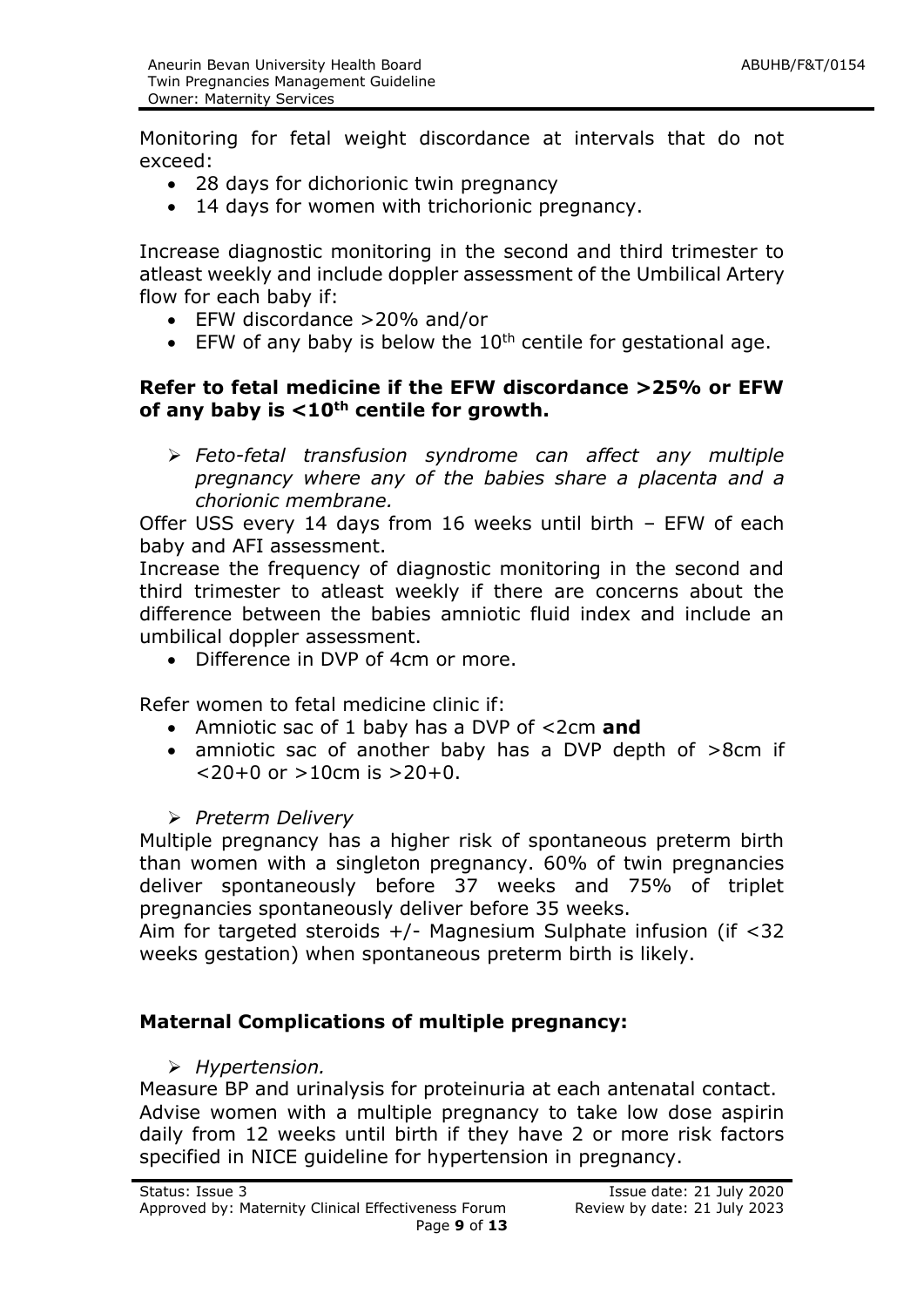# **Indications for referral to Fetal Medicine team.**

- $\triangleright$  Pregnancies with a shared amnion
- $\triangleright$  Multiple pregnancies complicated by the following:
	- 1. Fetal weight discordance of 25% or more
	- 2. EFW of any baby below the  $10<sup>th</sup>$  centile
	- 3. Discordant fetal death
	- 4. Feto-fetal transfusion syndrome
	- 5. Twin reverse arterial perfusion syndrome (TRAP)
	- 6. Conjoined twins/triplets.
	- 7. Suspected TAPS

# **Mode of delivery:**

Ensure delivery has been discussed by 28 weeks.

- Place of birth and possible need for transfer in case of preterm birth.
- Timing and possible modes of delivery
- Analgesia in labour
- Intrapartum fetal monitoring
- Management of the third stage of labour

For women with **uncomplicated** multiple pregnancy aim delivery by:

| <b>DCDA</b> twins                | $37^{+0}$ – 37 <sup>+6</sup> gestation |
|----------------------------------|----------------------------------------|
| <b>MCDA twins</b>                | $36^{+0}$ – 36 <sup>+6</sup> gestation |
| <b>MCMA</b> twins                | $32^{+0}$ – 33 <sup>+6</sup> gestation |
| <b>TCTA DCTA triplets</b>        | $35^{+0}$ – 35 <sup>+6</sup> gestation |
| Complicated multiple pregnancy,  |                                        |
| MCTA triplets, triplet pregnancy | Individualised delivery plan           |
| with shared amnion.              |                                        |

For women who decline birth plan at the timing recommended offer weekly appointments with Consultant team and perform weekly AFI and umbilical doppler assessment and fortnightly growth scans.

 $\triangleright$  Mode of Delivery

*Uncomplicated twin pregnancy* their mode of delivery whether vaginal or planned caesarean section are both safe choices if the following apply.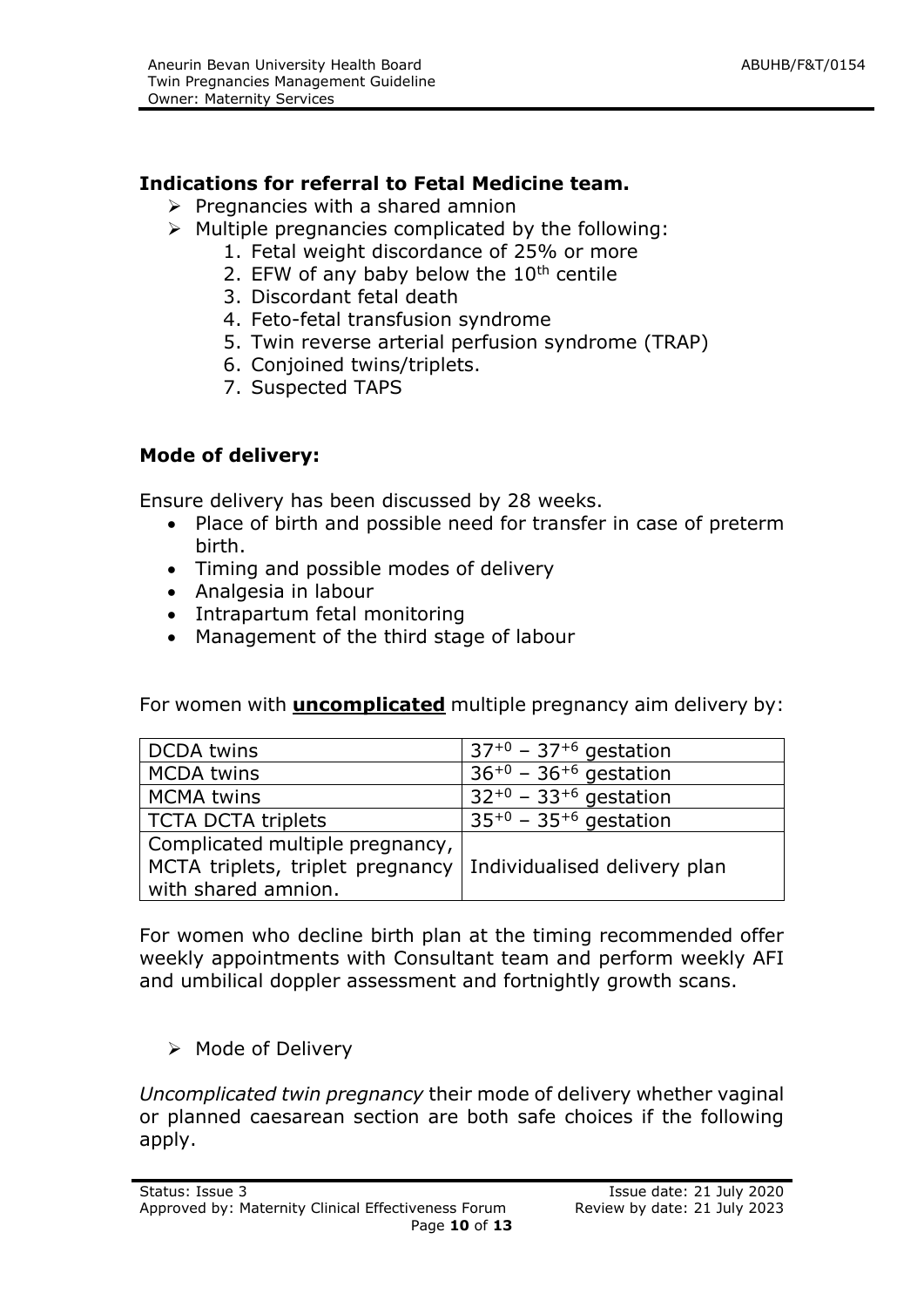- The pregnancy remains uncomplicated and has progressed beyond 32 weeks
- No obstetric contraindications to labour.
- First baby is cephalic presentation.
- No significant size discordance between the twins.

Offer Caesarean Section to women if the first twin is not cephalic at the time of planned birth.

Offer caesarean section to women in established pre-term labour between 26+0 and 32+0 if the first twin is not cephalic.

#### *MCMA mode of delivery*

Offer Caesarean section to all women with a MCMA pregnancy:

- At the time of planned birth  $(32+0 33+6)$
- After any complication diagnosed in her pregnancy requiring early delivery
- If she is in established labour and gestational age suggests there is a reasonable chance of survival of the babies – UNLESS first twin is close to vaginal birth and a Senior Obstetrician advises continuing to vaginal birth.

#### *Triplet pregnancy mode of delivery:*

Offer caesarean section to all women with a triplet pregnancy

- At the time of planned birth  $(35+0 35+6)$
- After any complication is diagnosed in her pregnancy requiring earlier delivery.
- If she is in established preterm labour and gestational age suggests that there is reasonable chance of survival of the babies.
- $\bullet$

# **Intrapartum Care:**

Continuous CTG monitoring should be offered to all women with a twin pregnancy in established labour >26+0 gestation. Consider separating the fetal heart rates by 20bpm if there is difficulty differentiating them.

FSE can be used for twin 1 only after 34+0 weeks and there is no contraindications.

Perform an USS when in established labour to confirm which twin is which, presentation of each twin and locate fetal hearts.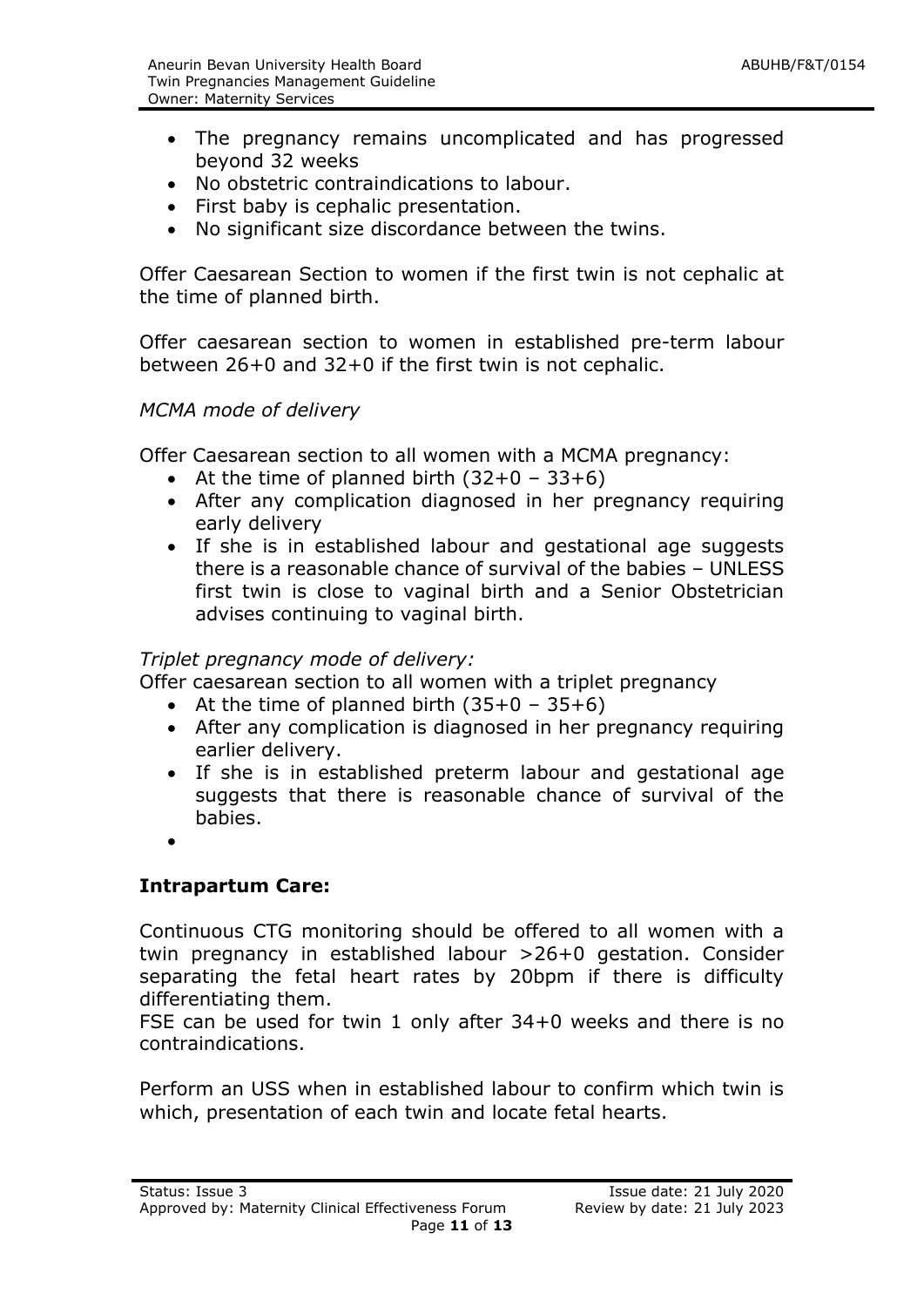For women between 23+0 and 25+6 in established labour, involve senior obstetrician in discussion with the women and family regarding monitoring of the fetal heart rates.

Offer Epidural analgesia to all women having a vaginal delivery of twins:

- Improve chance of successful timing of assisted vaginal birth of all the babies
- Enable quicker birth by emergency caesarean section if needed.

After the birth of the first baby:

Continuous to monitor second twin using CTG. Commence Syntocinon infusion to maintain contractions. Consider USS to confirm presentation of twin 2. If there are CTG concerns and vaginal delivery cannot be achieved within 20 mins discuss performing emergency LSCS.

Offer Active management of the 3rd stage to all women with multiple pregnancy delivering >28 weeks.

## **Post partum Care:**

No Specialist additional care required compared to normal. Offer Contraception to all women. Offer Mirena coil if Caesarean Section delivery is planned.